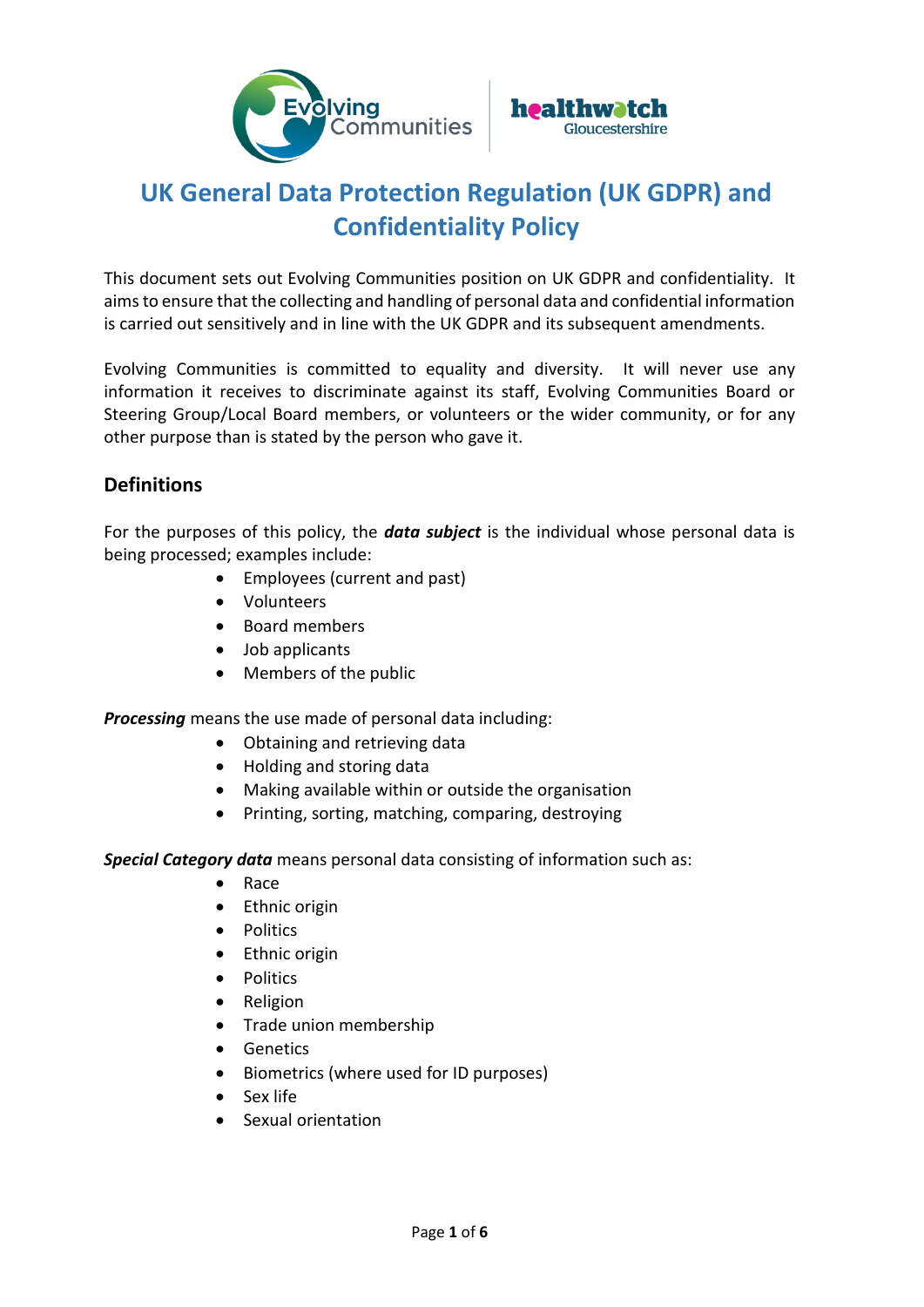# **Responsibility**

Evolving Communities has a legal and moral obligation to ensure that specific personal information that it collects as part of its business is treated confidentially. The primary function of local Healthwatch organisations is to gather the views and experiences of local people in relation to health and social care services. In addition, the consultancy arm of Evolving Communities may collect sensitive information from a wide range of individuals in the course of its business. Sensitive information may be passed in confidence to staff employed by Evolving Communities, its directors, local board and steering group members and volunteers by individuals, groups or communities.

# **Commercially confidential information**

Evolving Communities may at times, tender competitively for contracts and work in partnership with other agencies to submit bids for external funding. All information concerning our commercial activities must remain confidential.

As part of their everyday business, staff, volunteers, directors of Evolving Communities, Local Board and Steering Group members, may come into contact with information of a confidential nature which may include:

- Information about the Evolving Communities Board, local board and steering group members, staff, volunteers and members of the public
- Information about our work, for example our plans, finances and funding bids
- Information about other health, care and voluntary and community sector organisations with whom we work. This may include plans and decisions about current or future services commissioning information, contractual information, commissioning decisions, issues relating to quality and finance information.

An assumption of confidentiality enables people to be open and honest in sharing their experiences. In most cases, confidentiality is maintained. Any data that is used in reports and publications produced either by Evolving Communities or local Healthwatch will be anonymised. Evolving Communities reserve the right, in certain circumstances, to break confidentiality should it be deemed necessary. These circumstances include:

- If it is believed that a person could cause danger to themselves and others
- If there is suspicion of a safeguarding issue
- If information is given which indicates that a crime has been committed
- If disclosure is required by law, for example, by the police.

The decision on whether to break confidentiality will be decided on a case-by-case basis by either the Manager of the relevant local Healthwatch or if the matter concerns data gathered by the central Evolving Communities staff, the CEO or Data Protection Officer. All staff employed by Evolving Communities and volunteers are committed to ensuring that the confidentiality and UK GDPR policy is applied to all aspects of their work. To this end, it is the responsibility of each member of staff, directors, Local Board and Steering Group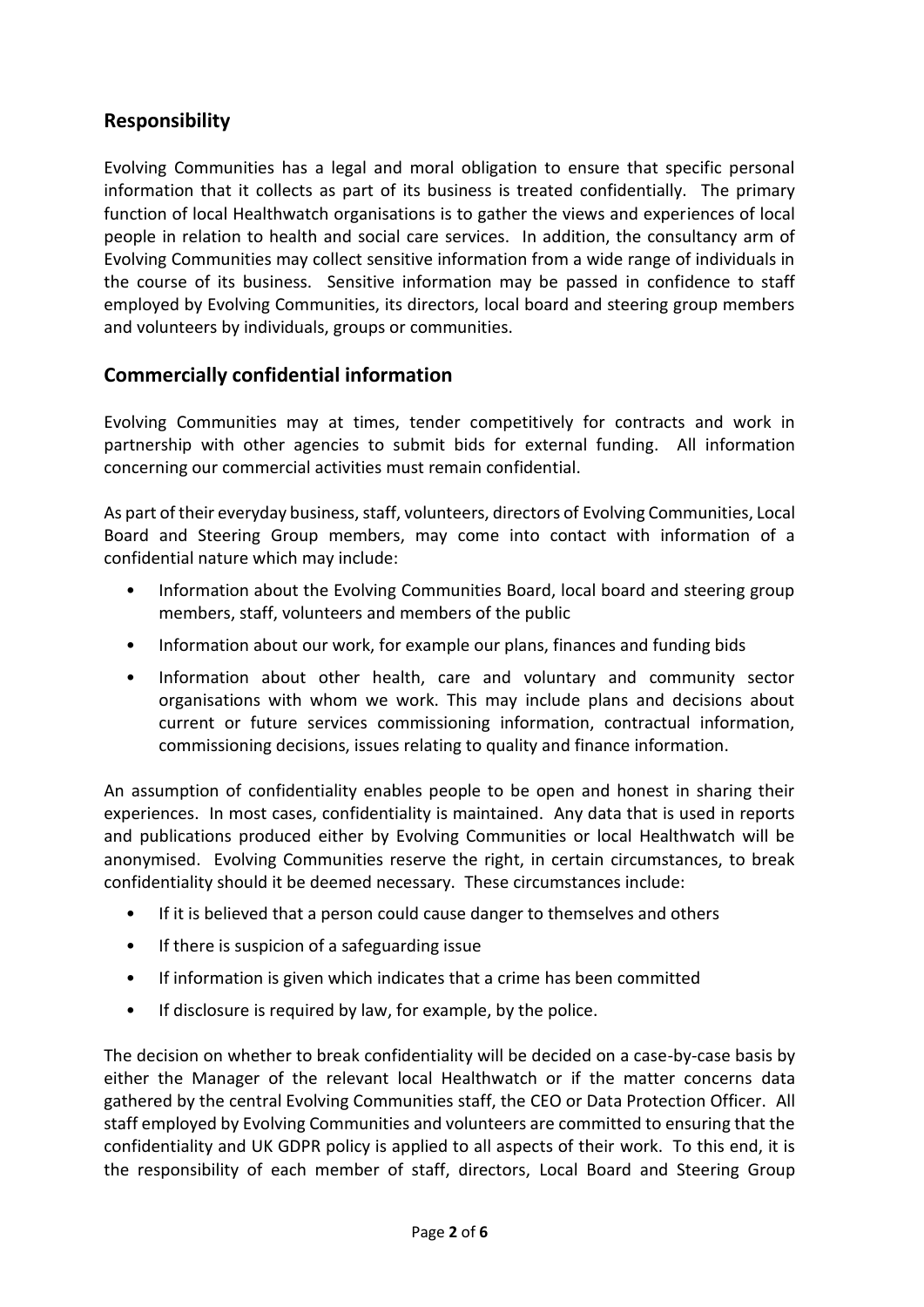members and volunteers to be familiar with this policy, and to act in accordance with its aims and objectives.

All staff, directors, Local Board and Steering Group members and volunteers involved in internal and external task/working groups are bound by this policy and the terms of reference of the specific group.

## **UK General Data Protection Regulation and usage principles**

All directors, Local Board and Steering Group members, volunteers and staff should also be aware of their legal duties under Article 5 of the UK GDPR that sets out seven key principles which lie at the heart of the general data protection regime:

## **UK GDPR compliance principles – May 2018**

#### **A: Lawfulness, fairness and transparency**

Personal data collected by Evolving Communities must be provided with the consent of the individual (verbal or written). Staff, directors, Local Board and Steering Group members and volunteers must be transparent and ensure clients are fully informed and understand what will happen to their personal information.

#### **B: Purpose limitation**

Information collected by Evolving Communities must only be held and used for the reasons given to the Information Commissioners Office (ICO) and the data subject. Personal information must not be processed in any mannerincompatible with the original purpose(s). If Evolving Communities wishes to use certain information for purposes outside of the original need they must gain further permission from the individual.

#### **C: Data minimisation**

All data collected must be necessary to complete the business of Evolving Communities. Staff, directors, Local Board and Steering Group members and volunteers should not ask for or hold any personal data that is outside their concern as this would be in breach of the UK General Data Protection Regulation.

#### **D: Accuracy**

Evolving Communities must make every effort available to ensure the information they use is accurate, authentic, complete and reliable. Data collected by the organisation is often of a sensitive nature and therefore misinterpretation may unfairly represent the data subject.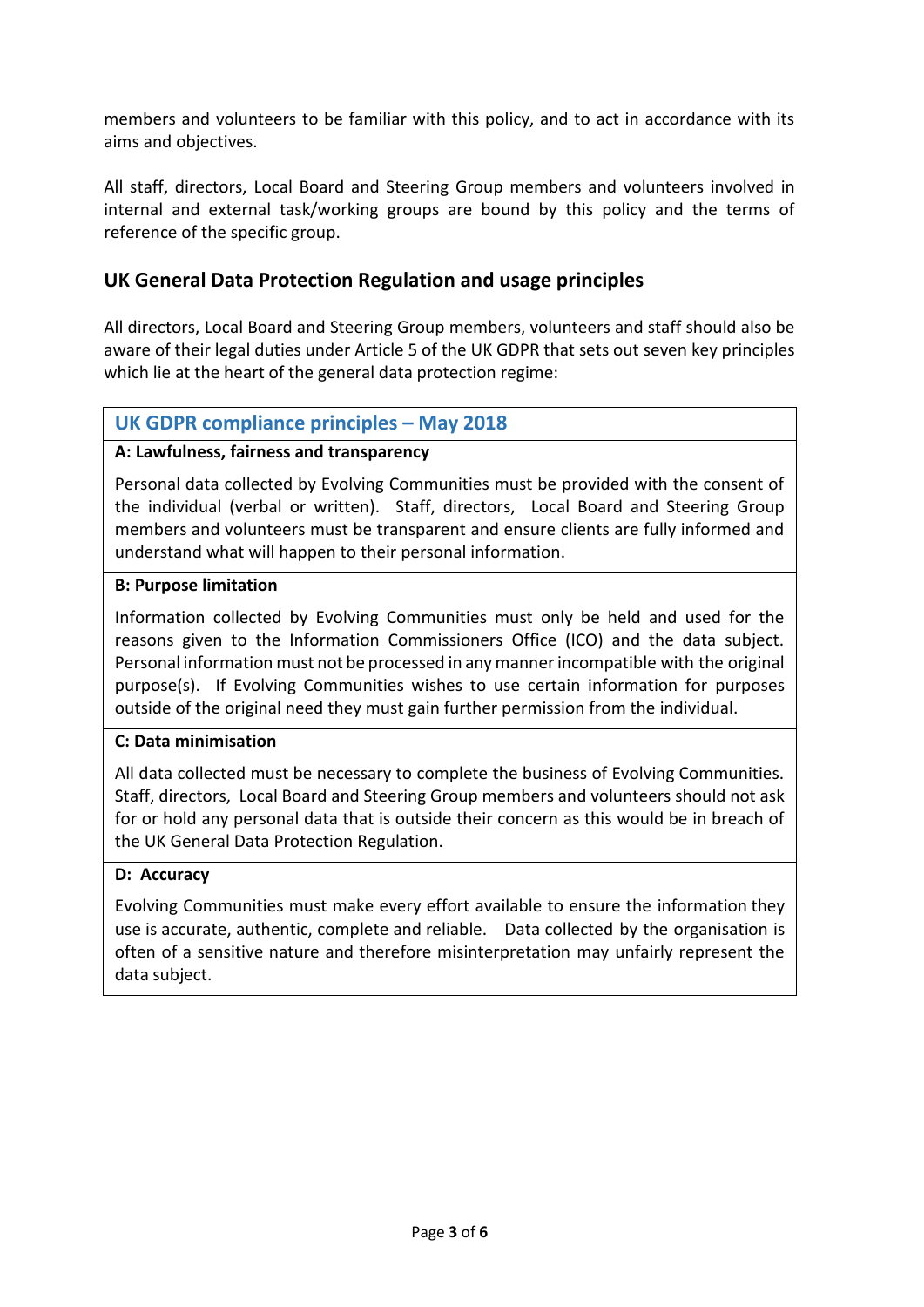#### **E: Storage limitation**

UK GDPR states that a company must not hold onto data for any longer than is necessary. The Data collected by the local Healthwatch will be stored on the Healthwatch England CRM system. Therefore, data documents will be retained in line with current legislative requirements and best practice. Where data is being collected on behalf of another organisation for example, as part of an evaluation or consultation, Evolving Communities should consult with the project lead of that body to confirm their required data retention period. This specified time may differ between projects to allow for further review, and aid any future queries or disputes regarding, conduct or the actual results of the work. A regular audit of all data will be carried out and overseen by the Data Protection Officer, on a yearly basis to ensure that nothing is kept for longer than defined in this policy. An agreed data retention schedule is a supplementary document to this policy and therefore should be read in conjunction with this policy.

#### **F: Integrity and confidentiality (security)**

- Evolving Communities will ensure that all hard copy personal and sensitive data that it collects, is secured in lockable cupboards at all times. This cupboard will be accessible only to appropriate and relevant staff withinthe organisation.
- All paper copies of collected sensitive and personal information willbe shredded before disposal.
- No sensitive data or personal information will be stored on mobile devices, local laptop drives or on memory sticks. The bring your own device and acceptable use of internet, email and social media policy lays down the requirements for acceptable use and should be read in conjunction withthe document.
- Staff will lock their computer screens when away from their desk and will make efforts to ensure that no unauthorised person (e.g. visitors) can view data when it is on display.
- All staff members will be automatically prompted to change their passwords on a three-monthly basis.
- All laptops and tablets supplied to staff, directors, Local Board and Steering Group chairs will be encrypted to increase security.
- Staff, directors, Local Board and Steering Group chairs are not permitted to reveal their computer, tablet and/or database passwords to third partiesor to write passwords down in places where they may be accessible to those outside of the organisation.
- All electronic data will be kept on secure, password protected serversbased either in local Healthwatch offices or Evolving Communities head office in Melksham. Only Evolving Communities staff across the organisation have access to their respective servers. All access is password controlled. Data is also kept on a secure, Access database. Access to the database is by individual password only. Only relevant staff within the organisation are issued with passwords. These passwords must not be shared with anyone else.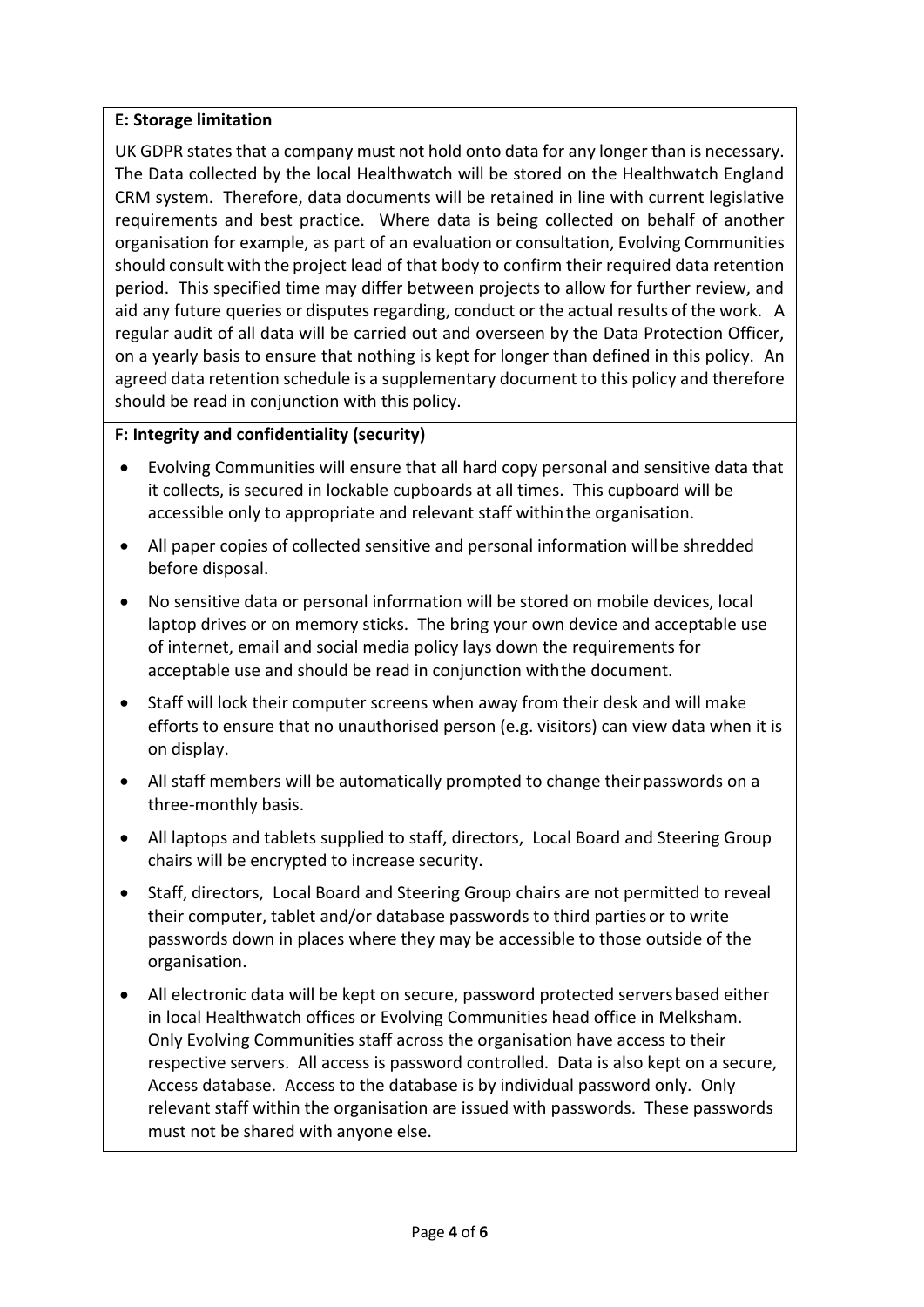- The servers and associated back-up disks (RAID array) should be kept in a locked cabinet and accessible only to Evolving Communities and local Healthwatch staff and current IT management company (Priority IT).
- Staff may not download unauthorised computer programmes that may compromise the security of the computer and associated server. Should a member of staff require a particular piece of software for their ongoing work, they must first gain approval from the Data Protection Officer. All computer systems must be kept up to date (this is currently carriedout on an automatic basis through a contract with an IT company).

## **G: Accountability**

UK GDPR specifically requires that an organisation takes responsibility for complying with the principles, and to have appropriate processes and records in place to demonstrate compliance. Evolving Communities has retained the services of a Data Protection Officer, who reviews that the policy and procedure for data and personal information are compliant across the organisation under the UK GDPR principles.

# **Additional IT Security**

- Staff, directors, Local Board and Steering Group chairs must not use business computers or tablets to attempt to gain unauthorised access to any other computer system.
- Staff, directors, Local Board and Steering Group chairs must not knowingly carry out any action which could endanger the computer systems.

# **Training**

All staff, directors Local Board and Steering Group members and volunteers who have access to personal/sensitive data will be given a copy of this policy during their induction process and will be expected to read and adhere to the policy.

All staff, directors, Local Board and Steering Group members and volunteers will need to attend a data protection awareness session on a yearly basis and sign to say that they have read and understood the policy. If anyone requires further clarification on any part of the policy, they should contact the Data Protection Officer before signing the training sheet. If volunteers are unable to attend the training awareness day, they may access the training slides on the secure volunteer portal of the relevant Healthwatch website. They must sign the training sheet to say that they have read and understood the slides.

# **Monitoring Information**

The local Healthwatch run by Evolving Communities report on their contract to the relevant local authority and Healthwatch England and keep a range of paper and electronic information to facilitate this. Individuals will not be identified in such reports without their explicit consent.